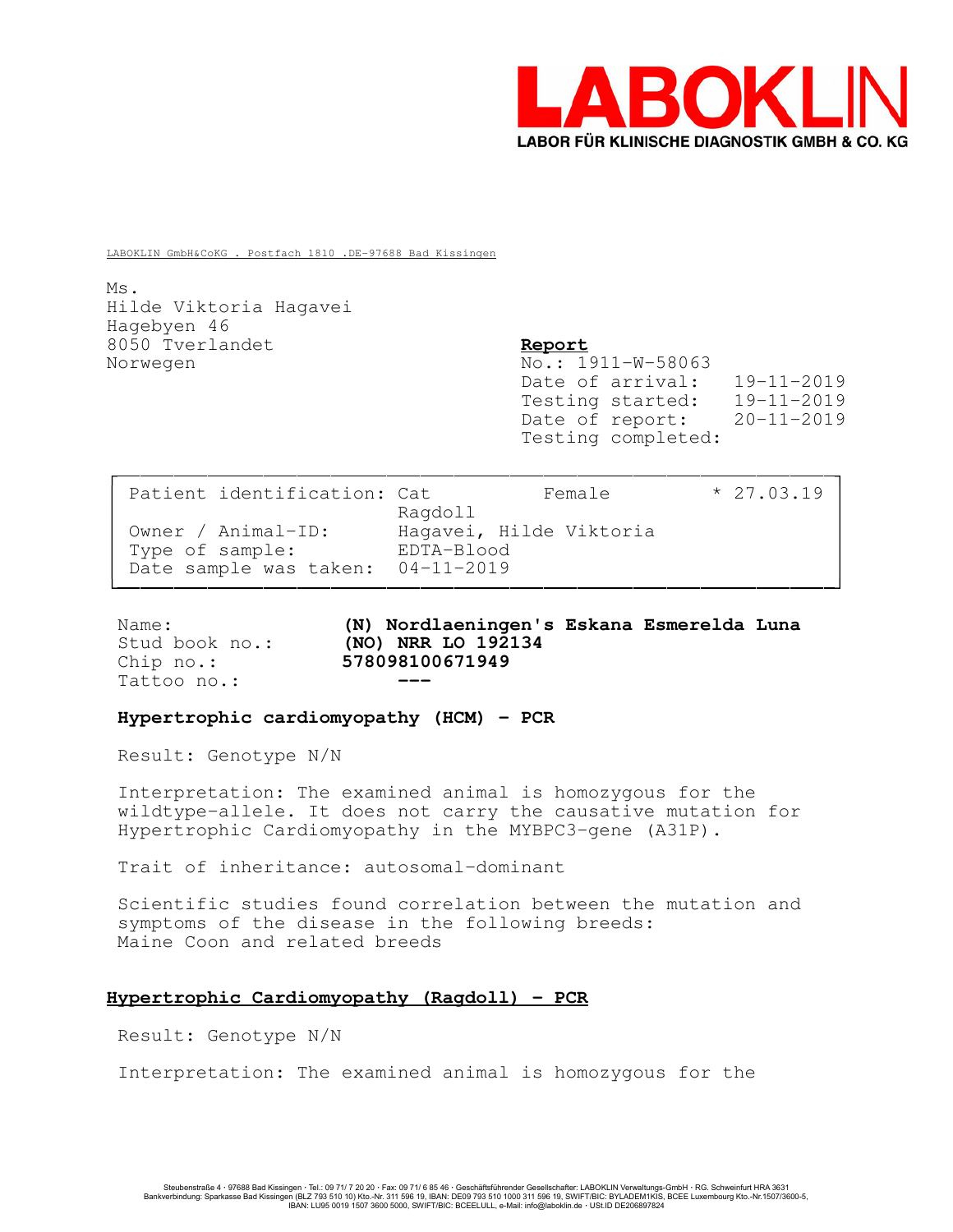

wildtype-allele. It does not carry the causative mutation for Hypertrophic Cardiomyopathy in the MYBPC3-gene (R820W).

Trait of inheritance: autosomal-dominant

Scientific studies found correlation between the mutation and symptoms of the disease in the following breeds: Ragdoll and related breeds

#### Polycystic kidney disease (PKD) - PCR

Result: Genotype N/N

Interpretation: The examined animal is homozygous for the wildtype-allele. It does not carry the causative mutation for Polycystic Kidney Disease in the PKD1-gene.

Trait of inheritance: autosomal-dominant

# Pyruvatkinase Deficiency:

Result: Genotype N/N

Interpretation: The examined animal is homozygous for the wildtype-allele. It does not carry the causative mutation for Pyruvate Kinase Deficiency in the PKLR-gene.

Trait of inheritance: autosomal-recessive

## Progressive Retinal Atrophy (rdAc-PRA):

Result: Genotype N/N

Interpretation: The examined animal is homozygous for the wildtype-allele. It does not carry the causative mutation for Progressive retinal atrophy (rdAc-PRA) in the CEP290-gene.

Trait of inheritance: autosomal-recessive

# Genetic determination of bloodgroup - PCR

Result: Genotype N/b

Interpretation: The examined animal is heterozygous for one of the causative genetic variants found in correlation with the